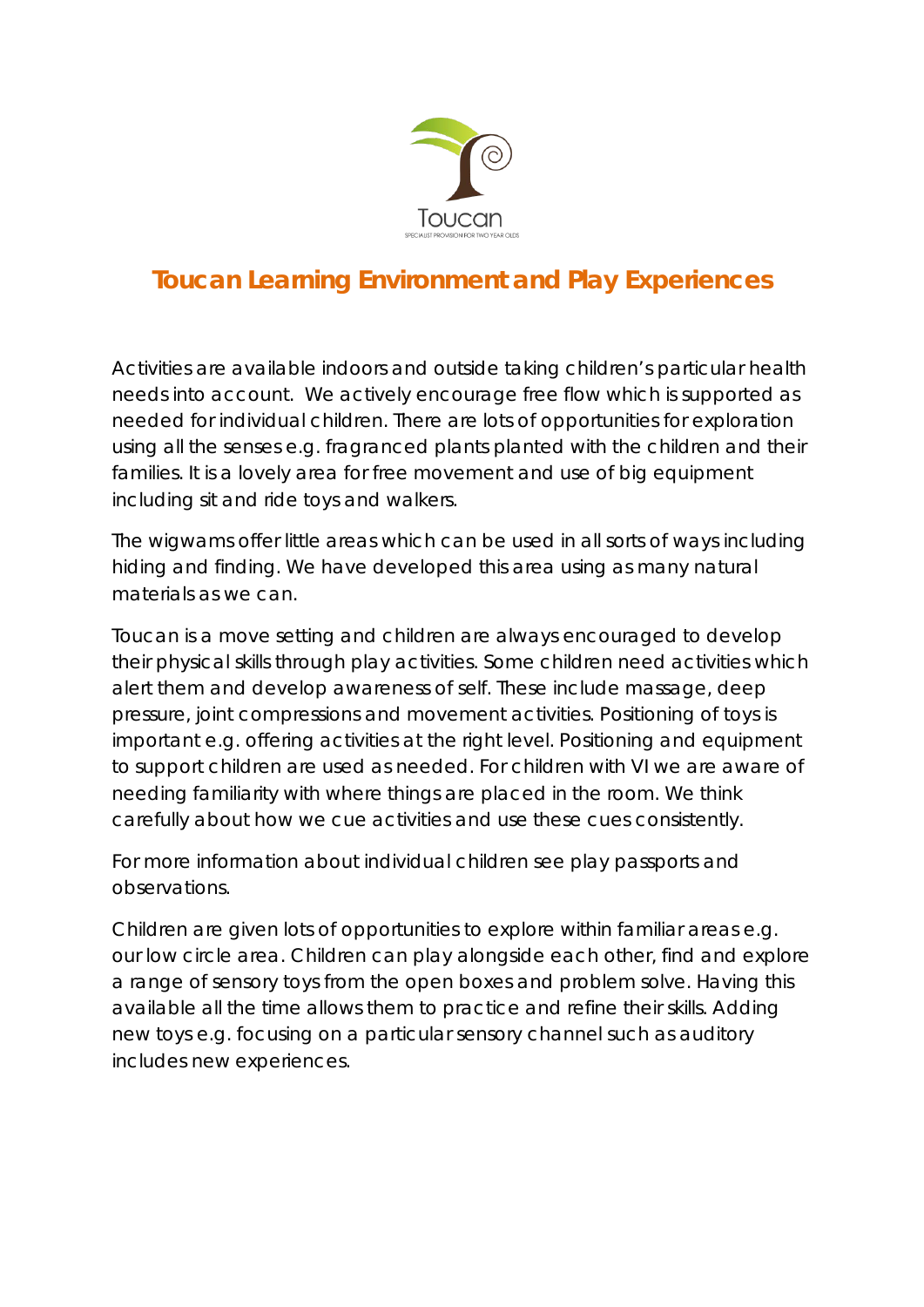# **Range of sensory toys focusing on all sensory channels including natural play materials**

These may be inside or outside. They are offered in different ways with a focus on their accessibility for each child e.g. on frames at different heights or in small environments such as the be active box. They give play experiences through children's stronger sensory channels and also support development of those offering more challenge. Sensory channels will also include vestibular and proprioceptive through activities such as massage, body awareness e.g. using resonance boards and movement activities. Activities are offered sometimes within a regular routine e.g. a sensory circuit and sometimes for several sessions at a time as a focus activity e.g. supported play with soapy soap for consecutive sessions.

## **Social play/ early imaginative/ role play.**

Children are supported to engage with social play activities e.g. peek a boo and tickling games or row the boat. For some children this will need to be adult led and gradually children recognise and engage with these activities.

At each session there will be activities to develop early role play/ small world play e.g. tea party's, garage and cars, puppets, mirrors, hats shared music play etc. children are supported in their play and often play alongside each other and begin to take notice and interact more with their friends.

Our mirrored mat area with sensory tubes has been particularly good for developing awareness of each other and an area children return to frequently.

### **Books with props as appropriate**

We offer a range of books including very bold black and white books, cloth books, board books, story boxes with sensory props and books linked to areas of focus and displays when appropriate. We also include photo books showing things we do in Toucan and also photos from home